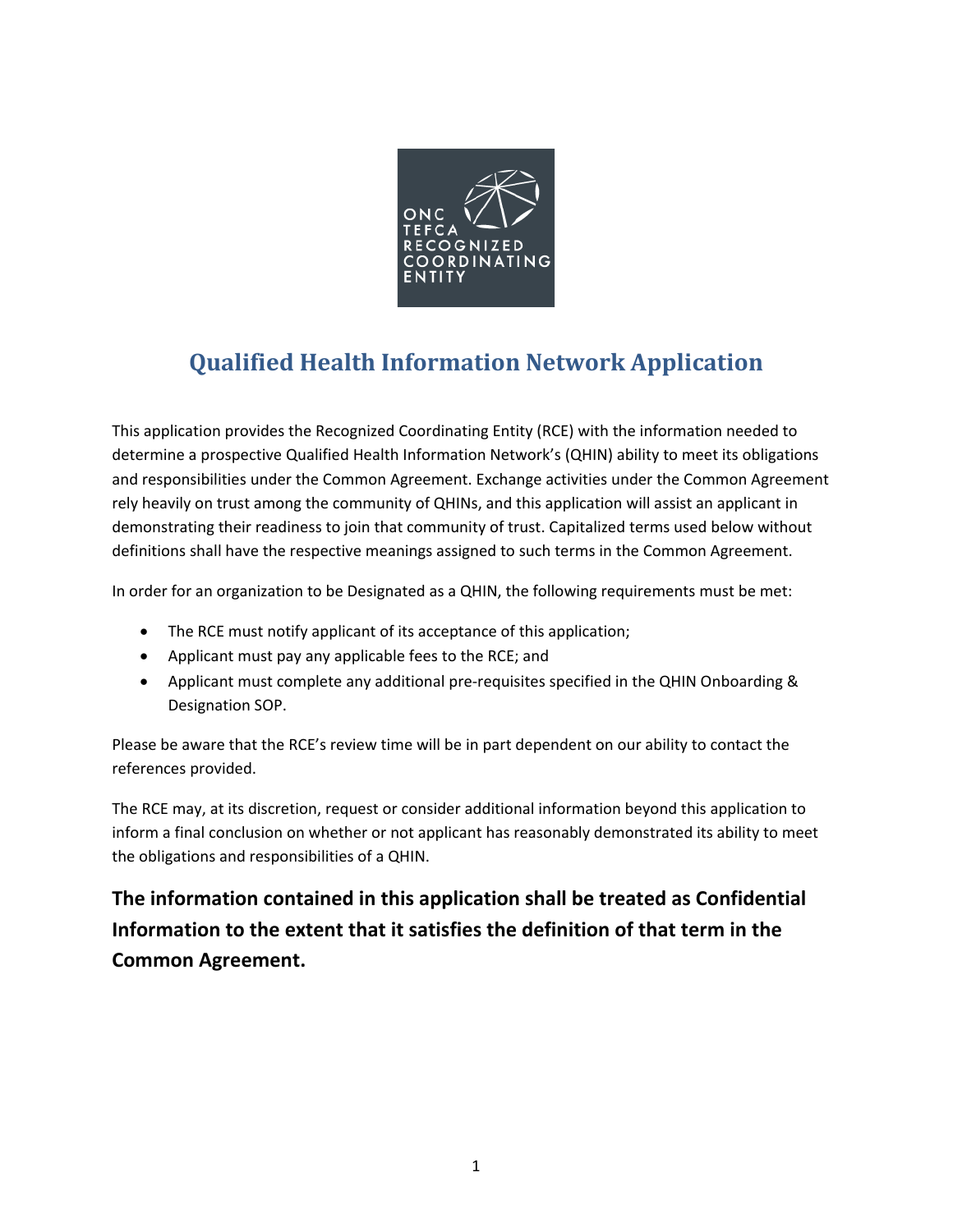# **Part I – Basic Applicant Information**

**Question 1**: Please complete the following table.

| Instruction                                                                                                                       | <b>Entry Field</b> |       |        |
|-----------------------------------------------------------------------------------------------------------------------------------|--------------------|-------|--------|
| <b>Organization Legal</b><br>Name as it appears on<br>your state charter:                                                         |                    |       |        |
| List all other names<br>under which the<br>organization does<br>business (Doing<br><b>Business As, Alias,</b><br>Trademarks, etc) |                    |       |        |
| <b>Address of Principal</b><br><b>Place of Business:</b>                                                                          |                    |       |        |
| <b>Web Site:</b>                                                                                                                  |                    |       |        |
| <b>State/Jurisdiction</b><br><b>Where Organized:</b>                                                                              |                    |       |        |
| Legal Structure (e.g.<br><b>Corporation, LLC):</b>                                                                                |                    |       |        |
| <b>Points of Contact</b>                                                                                                          | Name               | Phone | E-mail |
| <b>Executive</b>                                                                                                                  |                    |       |        |
| <b>Technical/Testing</b>                                                                                                          |                    |       |        |
| Legal                                                                                                                             |                    |       |        |
| <b>Finance</b>                                                                                                                    |                    |       |        |

**Note:** Applicant must always have at least two individuals on record with the RCE as points of contact who are currently employed or under contract with its organization, and at least one point of contact for each of the four categories listed above. If the same individual fills more than one of these positions, please note this. Email information and phone numbers must be provided in the above table for all points of contact.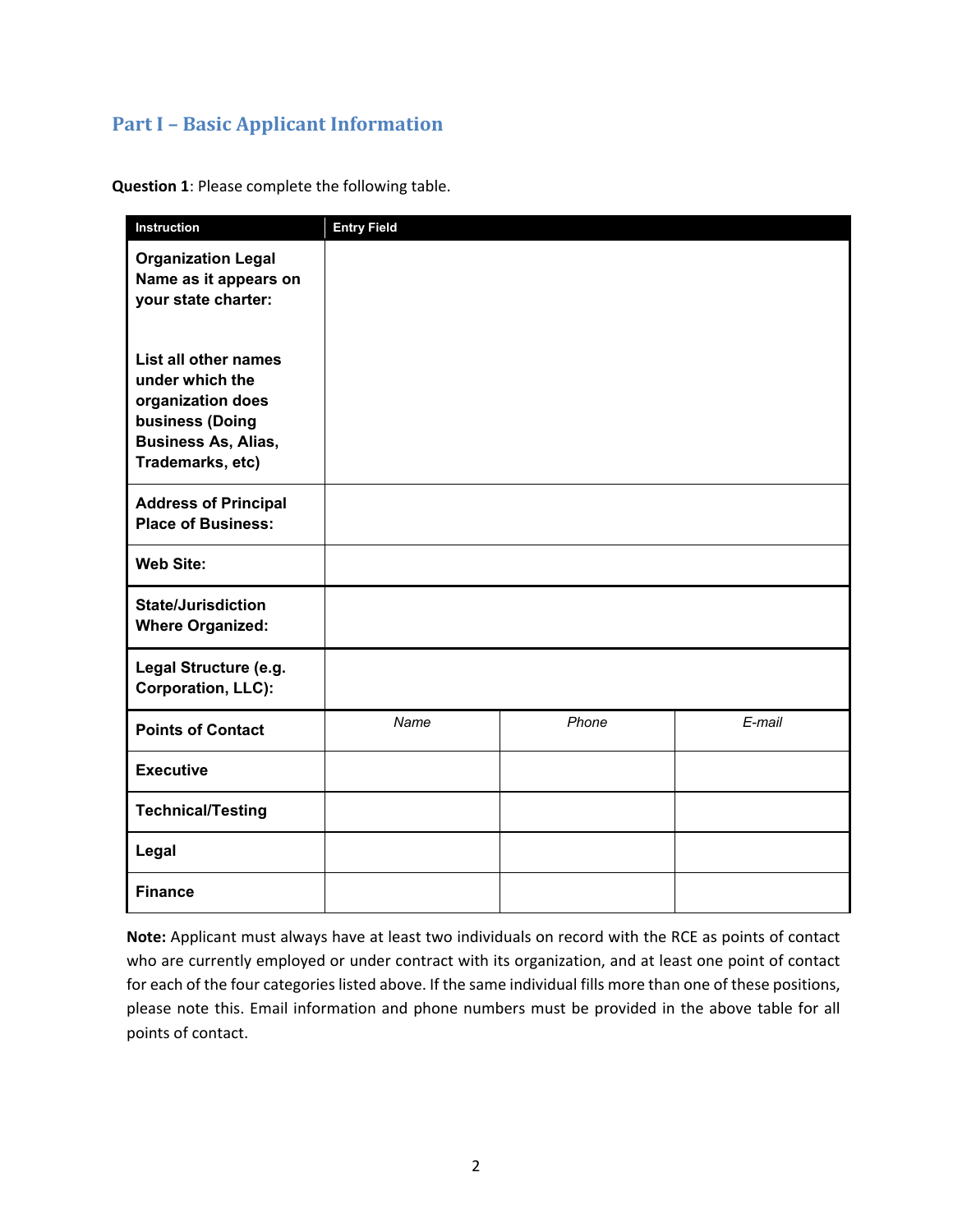**Question 2**: Please provide, with your application, evidence that you are validly organized, in good standing.

Note: Applicant must provide the following information at a minimum:

- (1) A copy of your organization's charter or equivalent document issued by the Secretary of State, or similar government agency, for the jurisdiction in which you are legally organized or incorporated;
- (2) A certificate of good standing, or similar document, issued by the relevant governmental authority for the jurisdiction in which your organization is domiciled and dated within ninety (90) days of the date of this QHIN application.

**Question 3:** Provide information that indicates the financial health of the organization.

**Note:** Applicant must submit the following information at a minimum:

- (1) Copies of your audited financial statements for the prior two complete fiscal years immediately before you submit your application;
- (2) A copy of an unaudited financial statement for the current fiscal year current through the month immediately prior to the month in which you submit your application;
- (3) A copy of your organization's Form 990s (if your organization is an exempt organization that is required to file a 990 for the most recent three (3) years or, if your organization has not been required to file a 990 for at least the most recent three (3) years before the year in which your organization submits this application, then for as many years as you have been required to file a 990 within the most recent three (3) years;
- (4) A copy of (or a link to) your organization's SEC 10-K (if your organization is publicly traded and subject to oversight by the Securities and Exchange Commission) for the most recent three (3) years or, if you organization has not been required to file a SEC 10-K for at least three (3) years before the year in which your organization submits this application, then for as many years as you have been required to file a SEC 10-K within the most recent three (3) years;
- (5) An attestation that (i) your organization is financially stable and has the fiscal resources to support operating as a QHIN without placing a financial strain on the rest of the organization and; (ii) your organization has available a minimum amount of cash, cash equivalents, or availability through borrowing arrangements through a commercial lender (i.e., a line of credit) equal to 6 months of operating reserves. This attestation must be signed by an individual who is an officer of the organization and who has the authority to make the attestation on behalf of your organization.

**Question 4**: Please provide proof of insurance for the following types of coverage in an amount that meets or exceeds the liability limit indicated, if any, by the Common Agreement and/or the applicable SOP(s). For each policy listed please provide the insurance carrier, the policy limits and the term of the policy.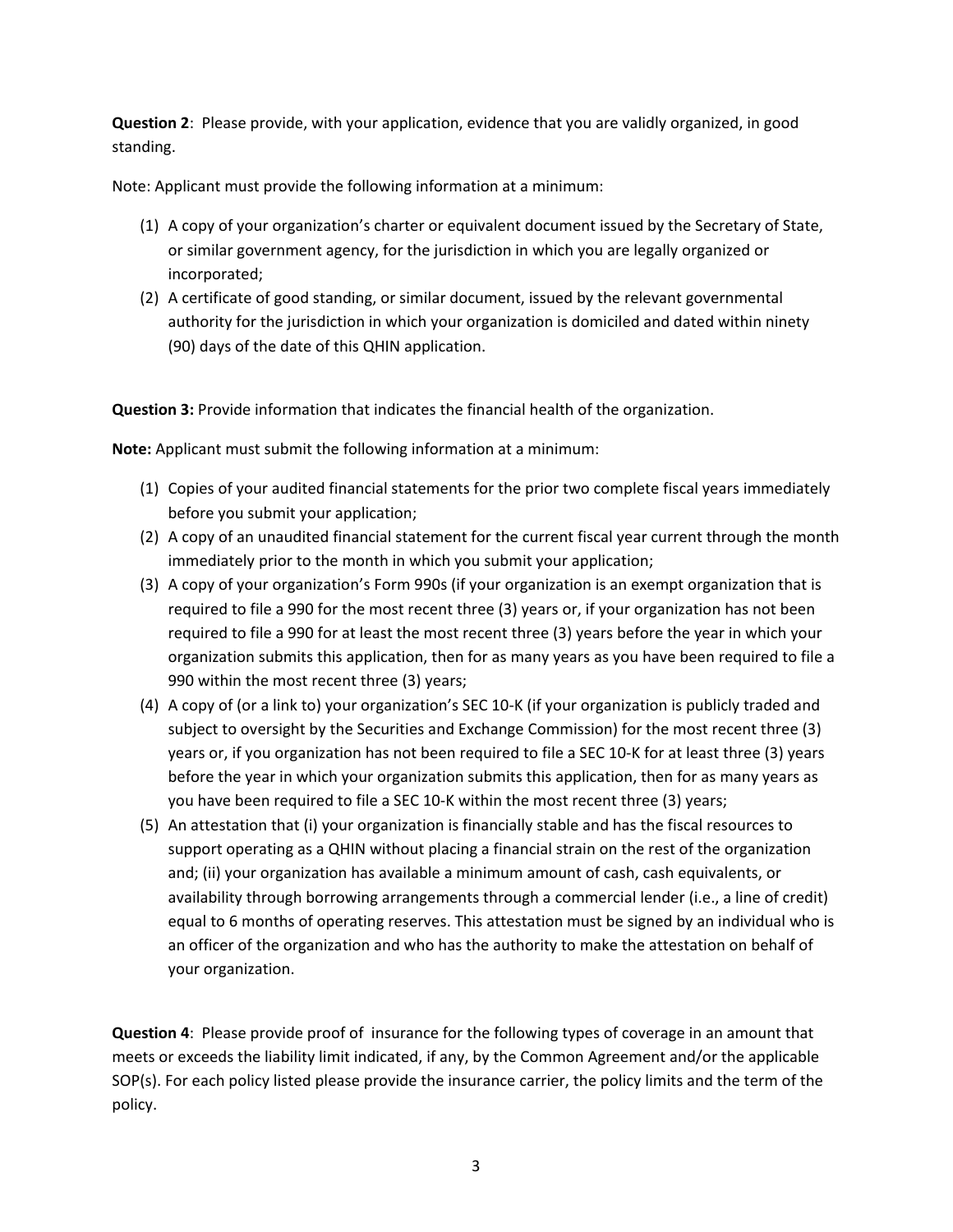- a. General liability;
- b. Errors and Omissions;
- c. Directors and Officers; and
- d. Cyber risk/technology errors and omissions.

**Note:** For the cybersecurity insurance only, the Common Agreement and the QHIN Cybersecurity Coverage SOP permits a QHIN some flexibility in meeting the requirements. Applicant can provide evidence of its compliance with the cybersecurity coverage requirement as follows: 1) a certificate of insurance demonstrating that Signatory has current cyber-liability coverage that meets the requirements set forth in the applicable SOP; (2) that Signatory has applied for cyber-liability coverage that meets the requirements set forth in the applicable SOP, including an attestation that Signatory will obtain the coverage prior to Signatory being Designated; or (3) available internal funds, separate from those attested to in Question 2, to self-insure against a cyber-incident up to the amount required by the applicable SOP.

**Question 5:** Please provide a current copy of your organizing documents, such as articles of incorporation and bylaws for a corporation or articles of organization and operating agreement for a limited liability company. These documents must be attested to by the secretary of the organization or another officer of the organization if there is no secretary.

**Question 6:** Please provide a list of all of your current officers and members of your governing body/ies, including their full names, business addresses, and their terms.

| <b>Name</b> | Organization<br>that the<br>individual<br>works for, if<br>not employed<br>by the<br>applicant | Title (if an<br><b>Officer</b><br>please<br>identify<br>the Office) | Address | Phone | E-mail | Term |
|-------------|------------------------------------------------------------------------------------------------|---------------------------------------------------------------------|---------|-------|--------|------|
|             |                                                                                                |                                                                     |         |       |        |      |
|             |                                                                                                |                                                                     |         |       |        |      |
|             |                                                                                                |                                                                     |         |       |        |      |
|             |                                                                                                |                                                                     |         |       |        |      |
|             |                                                                                                |                                                                     |         |       |        |      |
|             |                                                                                                |                                                                     |         |       |        |      |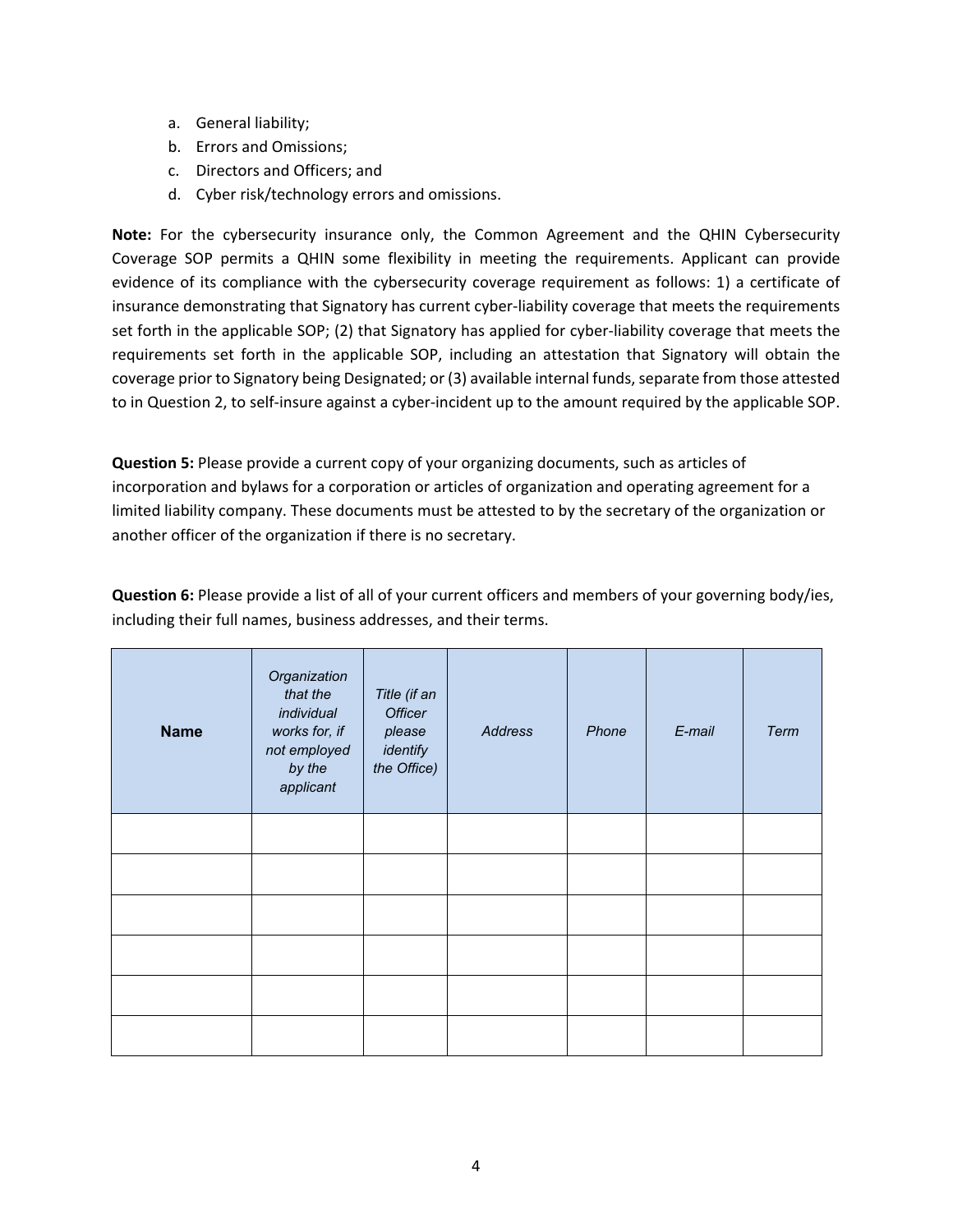**Question 7:** Please identify any natural person(s) or entity(-ies) with an ownership interest in your organization equal to or greater than 5% of the total ownership interests in your organization. This may take the form of stock, membership interests, or any other ownership interest of any nature.

**Question 8:** Please provide an attestation that none of the individuals or entities below are listed on the Specially Designated Nationals and Blocked Persons List published by the United States Department of Treasury's Office of Foreign Asset Control or the Department of Health and Human Services, Office of the Inspector General's List of Excluded Individuals/Entities:

- 1. All owners with a 5% or greater ownership interest in the Signatory, if any;
- 2. Officers of the legal entity that is the Signatory;
- 3. Governing body members of the legal entity that is the Signatory;
- 4. Members of the executive management of Signatory.

**Question 9:** You must attest that your organization is not owned or controlled by any non-U.S. person(s) or entity(-ies), except to the extent that the foreign ownership fully complies with the requirements of the Means to Demonstrate U.S. Ownership and Control of a QHIN SOP.

**Question 10:** Please provide a copy of the document(s) that memorialize your network's governance and the governing body's authority to govern the network. Examples of these documents include, but are not limited to, the following: Articles of Incorporation or Bylaws, Charters, Policies and Procedures, Network Data Exchange Agreements. If not otherwise stated in these documents, please include the minimum frequency with which meetings of the governing body are required to take place (e.g., monthly, quarterly, etc.), and attest that these meetings are attended by the number of acting representatives necessary to establish a quorum.

**Question 11:** Please provide the number (or range) of individuals that participate in the body responsible for your network's governance, as well as their affiliations. Additionally, describe the eligibility criteria for becoming a representative in your network governance, including any criteria related to ensuring the diversity of those participating in the network are represented.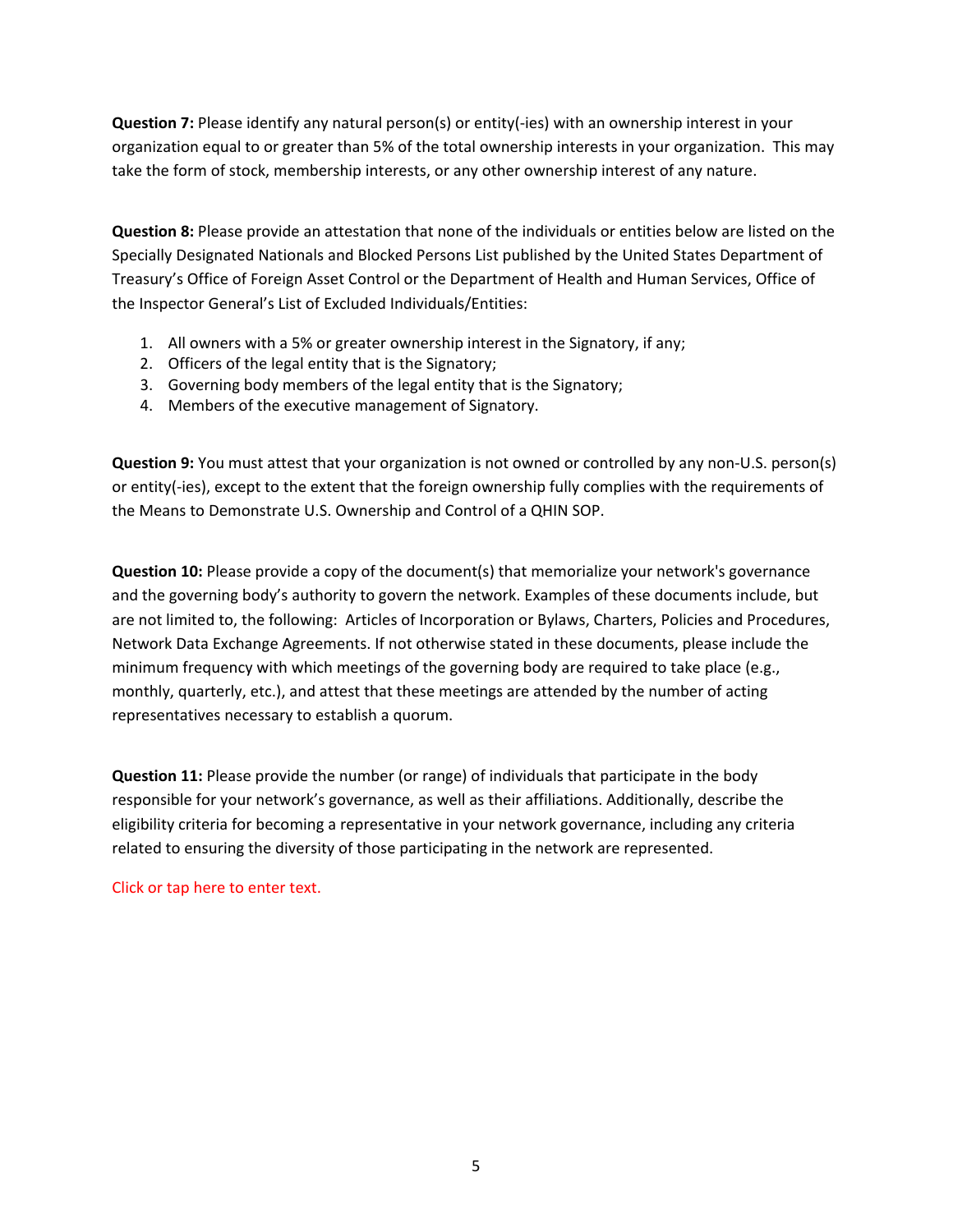# **Part II – Exchange Purposes and Capabilities**

**Question 12**: In order to be designated as a QHIN, applicants must provide proof that they are capable of fulfilling the basic elements of the role.

Please check all of the Exchange Purposes that are currently used to *initiate* transactions by at least some of the participants within your network:

| <b>Exchange Purpose</b>           | Months in<br><b>Production Use</b> | <b>Average Monthly</b><br><b>Transaction Volumes</b> | Average Annual<br><b>Transaction Volumes</b> |
|-----------------------------------|------------------------------------|------------------------------------------------------|----------------------------------------------|
| Treatment                         |                                    |                                                      |                                              |
| Payment                           |                                    |                                                      |                                              |
| <b>Health Care Operations</b>     |                                    |                                                      |                                              |
| <b>Public Health</b>              |                                    |                                                      |                                              |
| <b>Government Benefits</b>        |                                    |                                                      |                                              |
| Determination                     |                                    |                                                      |                                              |
| <b>Individual Access Services</b> |                                    |                                                      |                                              |

Please check all of the Exchange Purposes that are currently *responded to* by at least some of your participants within your network:

| <b>Exchange Purpose</b>           | Months in<br><b>Production Use</b> | <b>Average Monthly</b><br><b>Transaction Volumes</b> | Average Annual<br><b>Transaction Volumes</b> |
|-----------------------------------|------------------------------------|------------------------------------------------------|----------------------------------------------|
| Treatment                         |                                    |                                                      |                                              |
| Payment                           |                                    |                                                      |                                              |
| <b>Health Care Operations</b>     |                                    |                                                      |                                              |
| <b>Public Health</b>              |                                    |                                                      |                                              |
| <b>Government Benefits</b>        |                                    |                                                      |                                              |
| Determination                     |                                    |                                                      |                                              |
| <b>Individual Access Services</b> |                                    |                                                      |                                              |

Please list and provide a definition or brief description of any additional purposes for exchange, other than the Exchange Purposes in the above tables, that are currently permitted within your network. If none, please state "None" or "NA."

#### Click or tap here to enter text.

**Question 13**: Please check all of the technical components you currently support and answer the corresponding details:

#### □ QHIN Query

Describe your ability to support query functionality as outlined in the QTF or other functionally comparable exchange method, including length of experience supporting such functionality, and specifically note what transaction standards are used.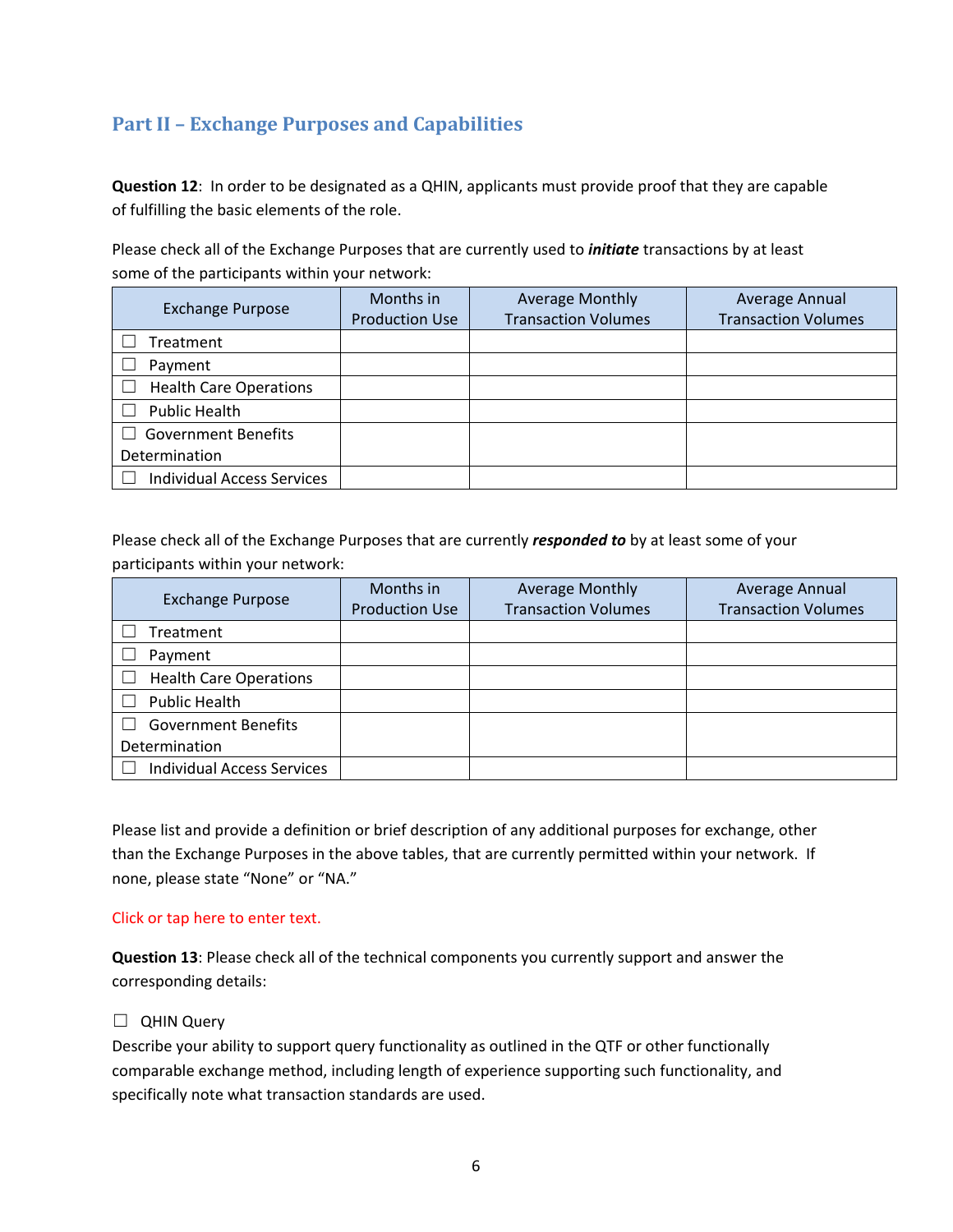#### Click or tap here to enter text.

#### □ QHIN Message Delivery

Describe your ability to support message delivery, including length of experience supporting such functionality, and specifically note what transaction standards are used.

#### Click or tap here to enter text.

☐ Record Location Service; and/or

☐ Enterprise Master Patient Index; or

 $\Box$  Federated Patient Discovery (each inbound query is forwarded to each participant to determine where records exist)

Click or tap here to enter text.

## **Part III – Network Members, Governance, and References**

#### **GOVERNANCE AND PARTICIPANTS**

**Question 14:** Please describe how network governance rules are communicated and enforced and the process through which the rules governing the network may be changed (some likely possibilities include addenda to existing agreements, new contracts, or amendments to policies that are legally binding), including how entities that apply to be participants are evaluated to determine that they have the necessary technical, legal, and operational capability to participate in your network.

Please provide a copy of any documents used to communicate network governance rules to members of your network.

*Please note that the RCE may follow up with QHINs to ensure that Required Flow-Down(s) in the Common Agreement have been agreed to by QHIN's Participants (if any) by requesting a copy of the QHIN-Participant Agreement. The RCE will not accept documents whereby the Participant simply agrees to comply with all terms set forth in the Common Agreement that are applicable to Participants without additional specificity regarding such terms. See sample QHIN-Participant terms for additional information.* 

#### Click or tap here to enter text.

**Question 15:** Please describe the entities participating in your network today, including the number and type of organizations and their affiliation or non-affiliation with one another.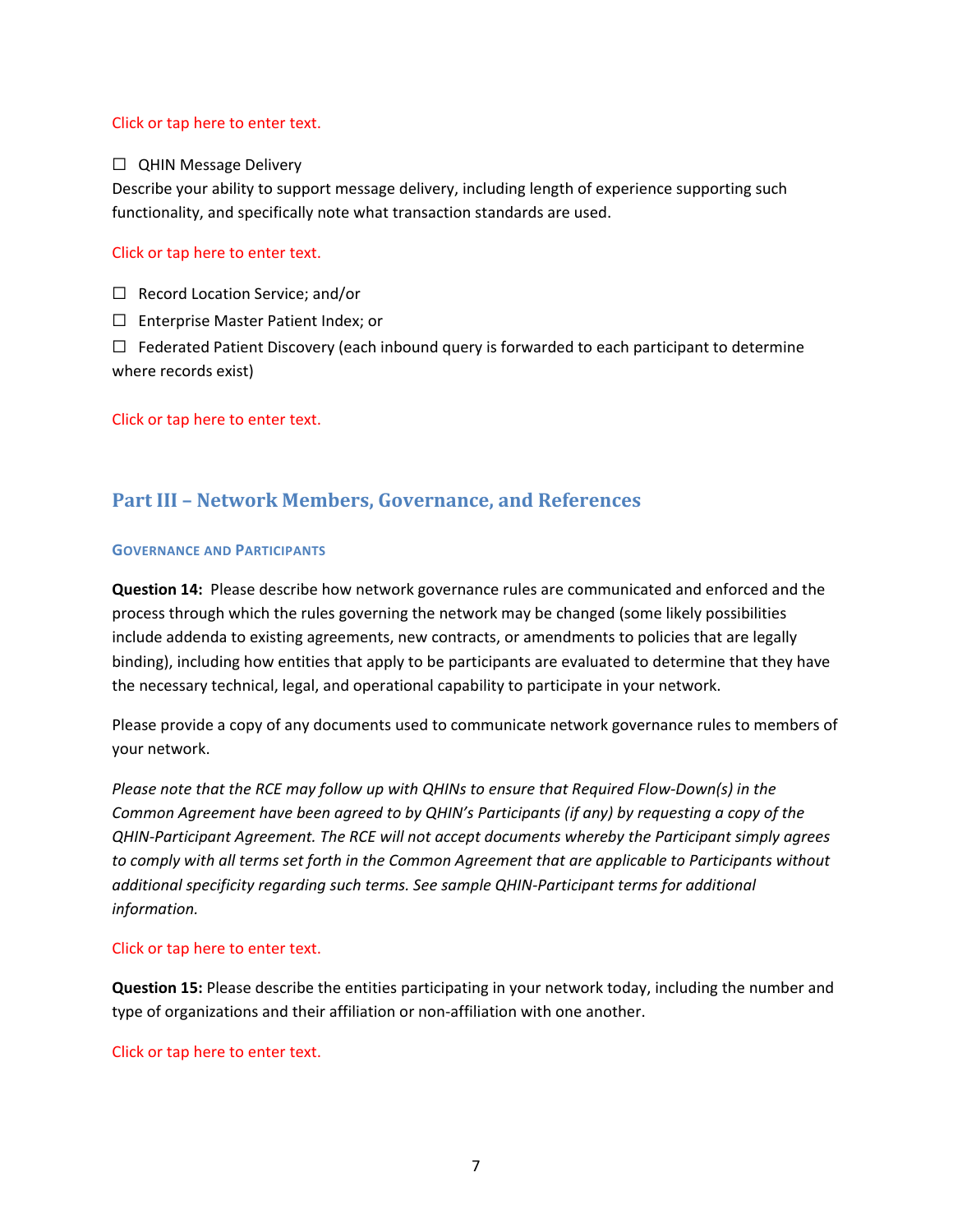**Question 16:** Please specify ANY limits to the types of organizations that can participate in your network or if your network is specialized in any manner (e.g., by geography, exchange purposes, type of information exchanged).

#### Click or tap here to enter text.

**Question 17:** Please submit ANY data sharing agreements, operating policies and procedures, and other legal agreements and related documents that govern the operation of your health information network.

Click or tap here to enter text.

#### **BACKGROUND REFERENCES**

The RCE will contact three references from three separate organizations who can corroborate that your solution is capable of satisfying the QHIN technical requirements. The RCE will provide information to the applicant regarding the types of organizations that may serve as references. Your application will not be considered further until the references you provide have been interviewed. Please ensure your references are aware that the RCE will be contacting them and that they are willing and able to respond in a timely fashion.

**Question 18:** Please provide three references using the tables below. References may be asked to:

- Confirm their business relationship with the applicant
- Confirm the applicant's ability to reasonably support each required Exchange Purpose
- Confirm the applicant's ability to support a central hub for bi-directional data transfer
- Describe the applicant's approach to making the terms of the applicant's network legally binding on the network members
- Describe their specific use of the applicant's product or service

Note: QHIN applicants are required to provide at least three references and may use the same reference to address multiple items detailed above.

| Instruction               | <b>Entry Field</b> |
|---------------------------|--------------------|
| <b>Organization Name:</b> |                    |
| Location (City, State):   |                    |
| <b>Contact Name:</b>      |                    |
| Title:                    |                    |
| Phone:                    |                    |
| Email:                    |                    |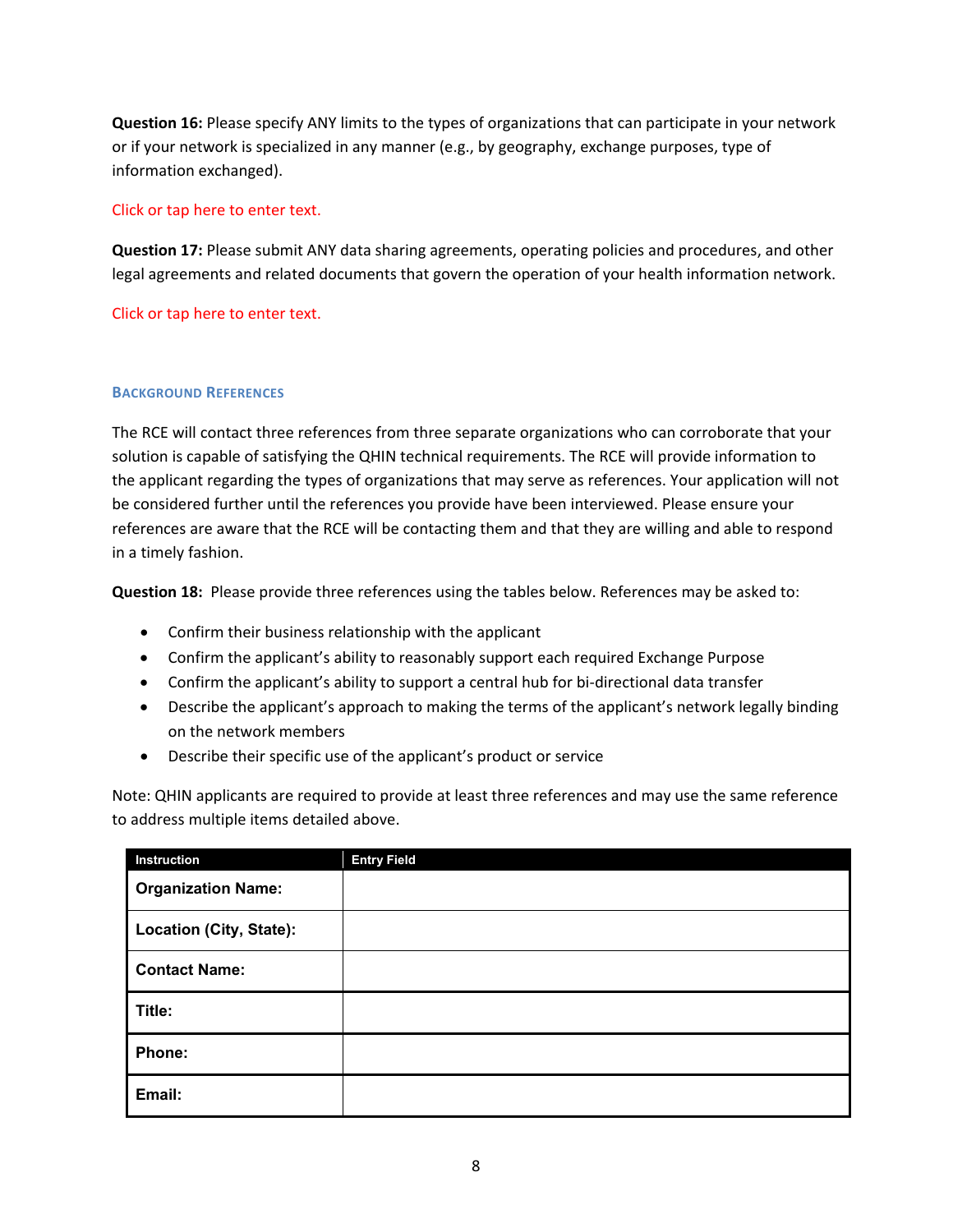| Instruction               | <b>Entry Field</b> |
|---------------------------|--------------------|
| <b>Organization Name:</b> |                    |
| Location (City, State):   |                    |
| <b>Contact Name:</b>      |                    |
| Title:                    |                    |
| Phone:                    |                    |
| Email:                    |                    |

| Instruction               | <b>Entry Field</b> |
|---------------------------|--------------------|
| <b>Organization Name:</b> |                    |
| Location (City, State):   |                    |
| <b>Contact Name:</b>      |                    |
| Title:                    |                    |
| Phone:                    |                    |
| Email:                    |                    |

## **Part IV – QHIN Responsibilities**

**Question 19:** Please describe your organization's dispute resolution process for resolving disputes that arise among the organization and a network member or among network members with each other over the exchange of information via the network. Please provide a detailed description of: (1) all disputes that have been processed through the dispute resolution process during the twenty-four (24) months immediately preceding the submission of this application; (2) any disputes that are pending at the time of submission of this application; and (3) any legal claims filed during the twenty-four (24) months immediately preceding the submission of this application that arose out of a dispute that was first brought to your dispute resolution process or that was permitted to bypass such process (e.g., a petition for injunctive relief), to the extent you know of any such legal claims.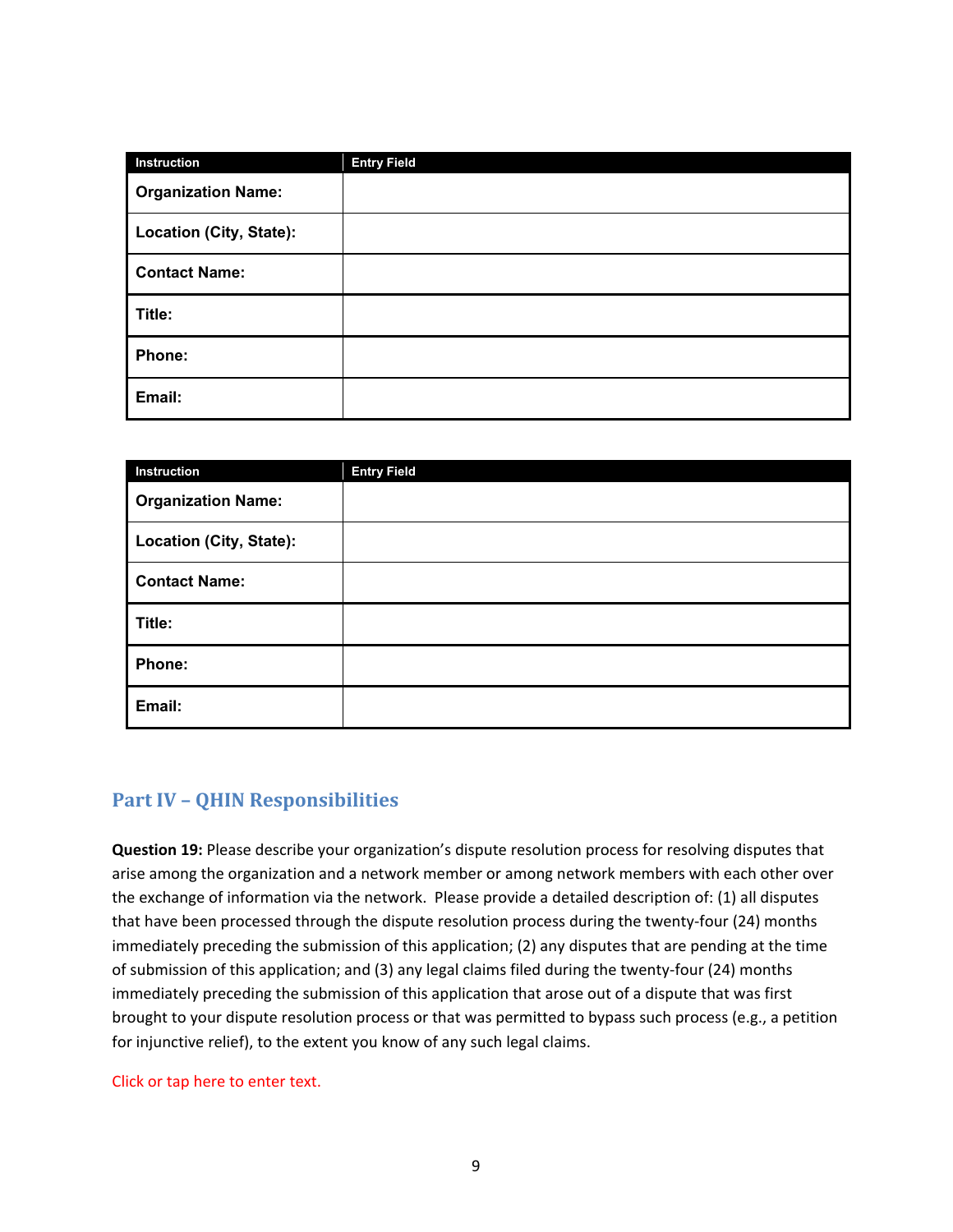**Question 20**: Please provide the URL for your public facing statement of your information handling practices.

#### Click or tap here to enter text.

**Question 21:** Please provide a separate detailed project plan describing the steps your organization plans to take to achieve all of the applicable requirements of the Common Agreement and the QTF that your organization does not currently satisfy along with milestone dates to complete the steps within the required Onboarding period.

Click or tap here to enter text.

# **Part V – QHIN Operations and Organizational Structure**

**Question 22:** Please provide specific information regarding your technical architecture and an attestation of your ability to expand the volume of data transactions through your network. This information shall include the ability to add technology capacity, staff, and other needed resources.

#### Click or tap here to enter text.

**Question 23:** Please describe your organizational structure and identify the individuals who will support the QHIN, including how these individuals work with the network governing body and their tenure with the organization.

#### Click or tap here to enter text.

**Question 24:** If you use a third-party technology vendor for your network, please confirm that you have a valid and enforceable written agreement that requires, at a minimum, that the third-party technology vendor: (i) comply with Applicable Law; (ii) protect the privacy and security of any TI to which the thirdparty technology vendor has access; (iii) inform the applicant of anything that meets the definition of an Adverse Security Event in the Common Agreement; and (iv) reasonably cooperate with the applicant on issues related to applicant's performance as a QHIN. If the agreement referred to in subsection (i) above is not a Business Associate Agreement, applicant hereby confirms that the agreement requires comparable levels of privacy and security protections that a Business Associate Agreement would provide.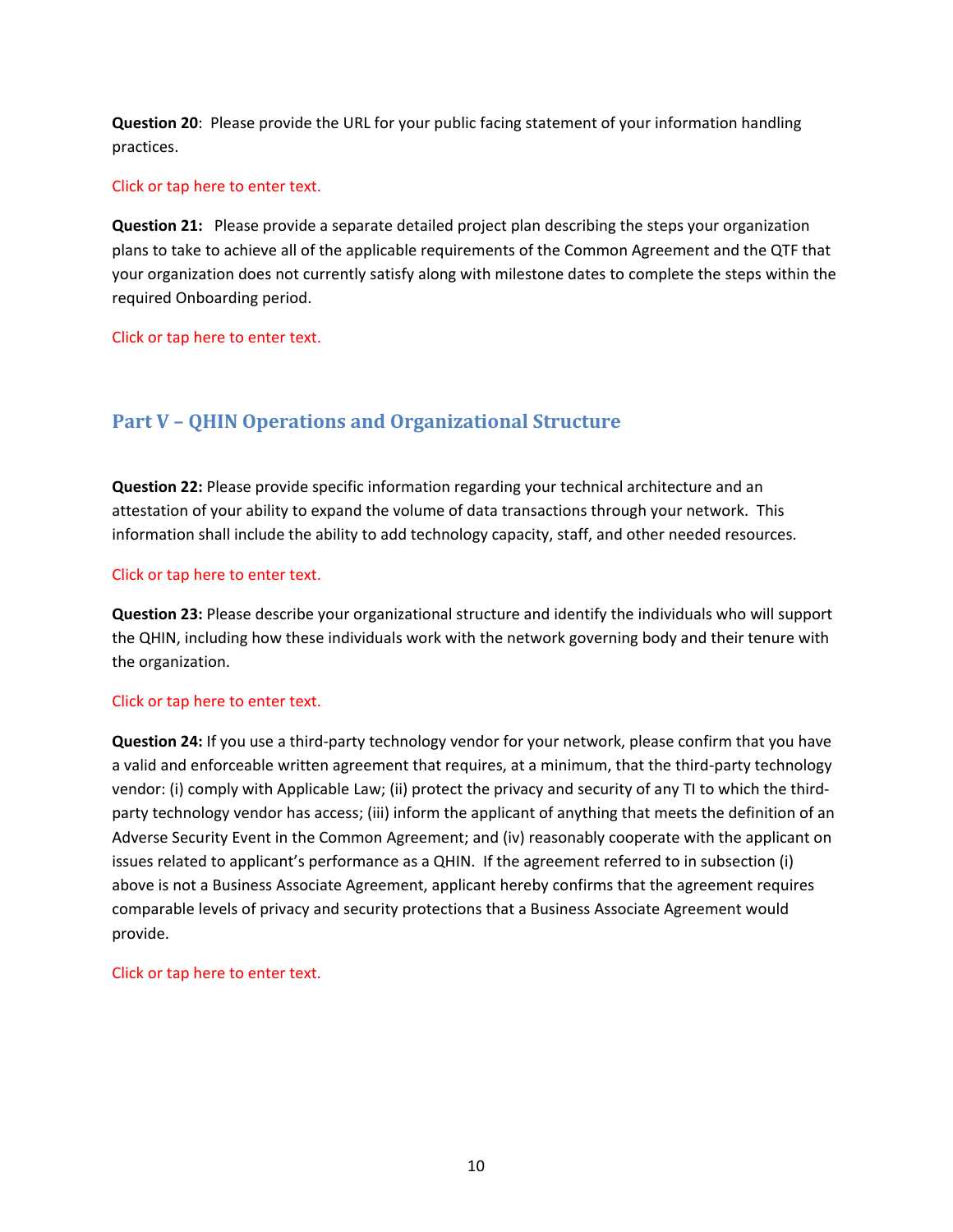# **Part VI – QHIN Privacy and Security Requirements**

QHINs will be required to have all of the following privacy and security requirements in place at time of Designation. If applicant does not have one of the following at time of application, please describe why not and your plans for meeting this requirement.

**Question 25:** Please check whether you are one of the following, as defined by 45 CFR §164.103

- ☐ Covered Entity
- ☐ Business Associate
- $\Box$  Hybrid entity
- $\Box$  None of the above (please explain)

#### Click or tap here to enter text.

**Question 26:** Please provide detailed information about any HIPAA reportable breaches of ePHI over the past 3 years. Include the nature of the breach, the number of individuals affected by the breach, the remediation measures undertaken by your organization and the amount of any fines or penalties.

#### Click or tap here to enter text.

**Question 27:** Please provide evidence that your network has been certified under a nationally recognized security framework from the list of pre-approved certifications/certifying bodies developed by the RCE, as required by the QHIN Security Requirements for the Protection of TI SOP. This may be a certificate, a letter of certification issued by the body, or other document artifact.

**Question 28:** Submit a copy of the executive summary of your most recent third-party security assessment and technical audit, consistent with requirements of section 4.2. of the SOP: QHIN Security Requirements for the Protection of TI and attest it was conducted by an independent third party.

**Question 29:** Submit a copy of the most recent security POA&M (or equivalent) showing appropriate mitigation efforts in response to moderate and high findings of the most recent security assessment and/or technical audit.

**Question 30:** Section 12 of the Common Agreement requires QHINs to comply with the HIPAA Security Rule as if it applied to Individually Identifiable information that is TI regardless of whether the QHIN is a Covered Entity or a Business Associate. Submit a copy of the HIPAA security risk analysis consistent with §164.308(a)(1)(ii)(A).

**Question 31:** Submit a copy of the most recent penetration testing summary report and verify testing was conducted by an independent third party.

**Question 32:** Provide evidence of an internal network vulnerability assessment, including summary results of vulnerability scans and patch and vulnerability management records.